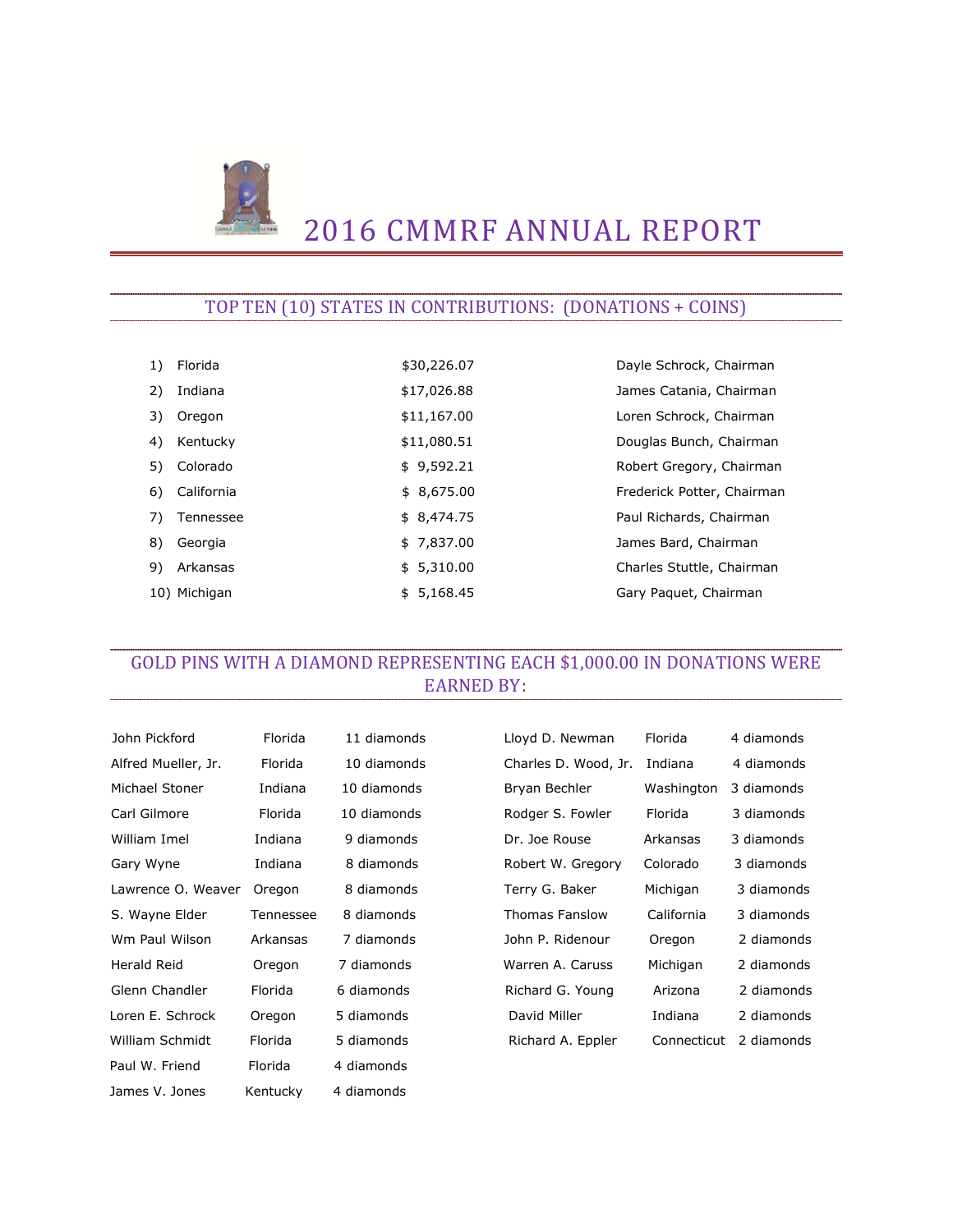#### THE FOLLOWING PINS WERE AWARDED:

| Bronze            | $($50.00 - $99.99)$   | 50 |
|-------------------|-----------------------|----|
| Bronze with Topaz | $($100.00 - $149.99)$ | 36 |
| Silver            | $($150.00 - $299.99)$ | 29 |
| Silver with Topaz | $($300.00 - $499.99)$ | 20 |
| Gold              | $($500.00 - $749.99)$ | 11 |
| Gold with Topaz   | $($750.00 - $999.99)$ | 11 |

### PLAQUES WERE AWARDED TO THE FOLLOWING INDIVIDUALS:

| 359 | Benjamin Polston, II | - GA | 365 | Mike & Jodi Engelstad IN |     |
|-----|----------------------|------|-----|--------------------------|-----|
| 360 | Brian H. Blades      | NJ.  | 366 | Julius G. Nagy           | FL. |
| 361 | Sean Jones           | ΙN   | 367 | Joe Kier                 | CO. |
| 362 | James R. Catania     | ΙN   | 368 | Benjamin J. Holland      | FL. |
| 363 | Ronald A. Johnson    | ΚY   | 369 | Thomas S. Olsen          | FL  |
| 364 | Lawrence E. Staggs   | ΙN   | 370 | James E. Wilkerson       | KY. |

### PLAQUES WERE EARNED BY THE FOLLOWING COUNCILS AND ORGANIZATIONS:

| Alabama  | Tuscaloosa Council No. 4     | North Carolina | High Point Council No. 23 |
|----------|------------------------------|----------------|---------------------------|
| Alaska   | Mat-Su Valley Council No. 4  | Tennessee      | Sparta Council No. 128    |
| Colorado | Canon City Council No. 5     |                | <b>NE TN YRC #153</b>     |
| Georgia  | Georgia Council No. 304, AMD | Washington     | Spokane Council No. 4     |
| Indiana  | Salem Council No. 61         |                | King Solomon Council No.  |

| Alabama  | Tuscaloosa Council No. 4     | North Carolina | High Point Council No. 23   |
|----------|------------------------------|----------------|-----------------------------|
| Alaska   | Mat-Su Valley Council No. 4  | Tennessee      | Sparta Council No. 128      |
| Colorado | Canon City Council No. 5     |                | NE TN YRC $#153$            |
| Georgia  | Georgia Council No. 304, AMD | Washington     | Spokane Council No. 4       |
| Indiana  | Salem Council No. 61         |                | King Solomon Council No. 27 |

#### EXTENDER BARS FOR SUBSEQUENT DONATIONS OF \$1,000.00 WERE AWARDED TO:

| Alabama  | Brundidge Council No. 69                                                  | California | California Council No. 2        |
|----------|---------------------------------------------------------------------------|------------|---------------------------------|
|          | Phenix City Council No. 82                                                |            | Omega Council No. 11            |
| Arizona  | Hiram Council No. 2                                                       |            | Ventura Council No. 15 - 2 bars |
|          | Roskruge Council No. 6                                                    |            | Shekinah Council No. 35         |
|          | Agaman Council No. 12                                                     |            | Palo Alto Council No. 51        |
|          | Adoniram Council No. 14                                                   |            | Hattie Givens Trust - 2 bars    |
| Arkansas | English Council No. $14 - 2$ bars<br>Paul C. Bush Council No. 80 - 2 bars |            |                                 |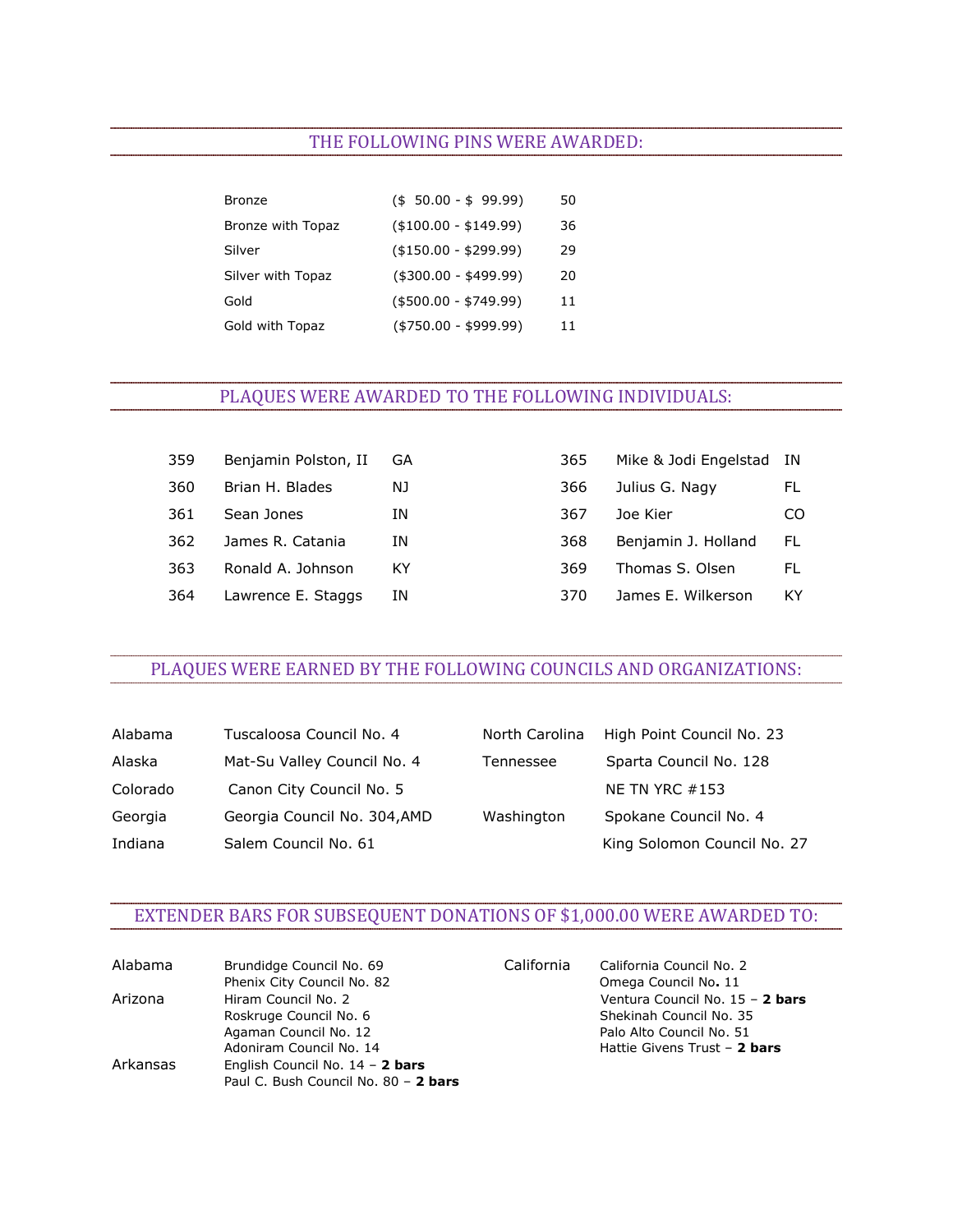| Colorado    | Denver Council No. 1                                                   | Iowa                    | Gebal Council No. 5               |
|-------------|------------------------------------------------------------------------|-------------------------|-----------------------------------|
|             | Tyrian Council No. 11 - 2 bars                                         | Kentucky                | Louisville Council No. 4          |
|             | Larimer County Council No. 21                                          |                         | Bowling Green Council No. 74      |
|             | Jefferson Council No. 24                                               |                         | Winchester Council No. 75         |
|             | Gaines Green Council No. 25                                            |                         | Cumberland Council No. 77         |
| Connecticut | Wolcott Council No. 1                                                  |                         | Scottsville Council No. 105       |
| Florida     | Hallmark Council No. 3 - 7 bars                                        | Maine                   | Dunlap Council No. 8              |
|             | Union Council No. 7                                                    | Maryland                | Concordia Council No. 1           |
|             | Tampa Council No. 8                                                    |                         | Jerusalem Council No. 2           |
|             | Polk Council No. 11 - 2 bars                                           |                         | Carroll Council No. 7             |
|             | Hiram Council No. 13                                                   | Michigan                | Grand Ledge Council No. 62        |
|             | Zabud Council No. 17                                                   | Missouri                | St. Joseph Council No. 9          |
|             | Lauderdale Council No. 24 - 5 bars                                     | Nebraska                | Hastings Council No. 109          |
|             | Panama City Council No. 26                                             | Nevada                  | HiramCouncil No. 5                |
|             | Marianna Council No. 31                                                |                         | Capital Council No. 7             |
|             | Crestview Council No. 33                                               |                         | Zabud Council No. 10              |
|             | Clearwater Council No. 34 - 2 bars                                     | New Jersey              | Adoniram Council No. 9            |
|             | Tyrian Council No. 36 - 2 bars                                         | New Mexico              | Hiram Council No. 1               |
| Georgia     | Covington Council No. 41 - 2 bars                                      | North Carolina          | Enoch Council No. 5               |
|             | Austell Council No. 47                                                 |                         | New Bern Council No. 12           |
|             | Zabud Council No. 64                                                   | Oklahoma                | Norman Council No. 27             |
| Idaho       | Idaho Council No. 1                                                    | Oregon                  | Washington Council No. 3 - 2 bars |
|             | Jeremiah Council No. 9                                                 |                         | Union Council No. 5 - 2 bars      |
| Indiana     | Indiana Council No. 1                                                  |                         | Adoniram Council No. 9            |
|             | Indianapolis Council No. 2                                             |                         | Joseph Hull Council No. 13        |
|             | Fort Wayne Council No. 4                                               |                         | Columbia County Council No. 19    |
|             | Fayette Council No. 6                                                  |                         | Centennial Council No. 24         |
|             | Vincennes Council No. 9                                                | Royal Order of Scotland |                                   |
|             | Columbus Council No. 54                                                | South Carolina          | Blake Council No. 19              |
|             | Valparaiso Council No. 86                                              | Tennessee               | Nashville Council No. 1 - 5 bars  |
|             | Bloomington Council No. 87                                             |                         | Morristown Chapter No. 79         |
|             | Noblesville Council No. 89                                             |                         | Clarksville Council No. 105       |
|             | Greenfield Council No. 94 - 2 bars                                     | Vermont                 | Barre Council No. 22              |
|             |                                                                        |                         |                                   |
|             |                                                                        |                         | Zadock Council No. 23             |
|             | Forrest A. Wakeman Council No. 110 - 2 bars<br>Corydon Council No. 112 | Washington              |                                   |

# ONE HUNDRED PERCENT CERTIFICATES WERE AWARDED TO:

| \$5.00 - \$6.00 per member  | Brundidge Council No. 69<br>Washington Council No. 3<br>Columbia Council No. 19<br>Sheridan Council No. 3 | Alabama<br>Oregon<br>Oregon<br>Wyoming |
|-----------------------------|-----------------------------------------------------------------------------------------------------------|----------------------------------------|
| \$4.00 - \$4.99 per member  | Noblesville Council No. 89                                                                                | Indiana                                |
| \$3.00 - \$3.99 per member  | Winder Council No. 77                                                                                     | Georgia                                |
| \$2.00 - \$2.99 per member  | Tuscaloosa Council No. 4                                                                                  | Alabama                                |
|                             | Mobile Council No. 12                                                                                     | Alabama                                |
|                             | Phenix City Council No. 82                                                                                | Alabama                                |
|                             | Venice Council No. 41                                                                                     | Florida                                |
|                             | Sardis Council No. 53                                                                                     | Georgia                                |
|                             | Calhoun Council No. 61                                                                                    | Georgia                                |
|                             | Solomon of the Silver                                                                                     |                                        |
|                             | Trowel Council No. 24                                                                                     | North Carolina                         |
|                             | Baker Council No. 16                                                                                      | Oregon                                 |
| $$1.00+ - $1.99$ per member | Eureka Council No. 5                                                                                      | Alabama                                |
|                             | Gadsden Council No. 56                                                                                    | Alabama                                |
|                             | Dothan Council No. 68                                                                                     | Alabama                                |